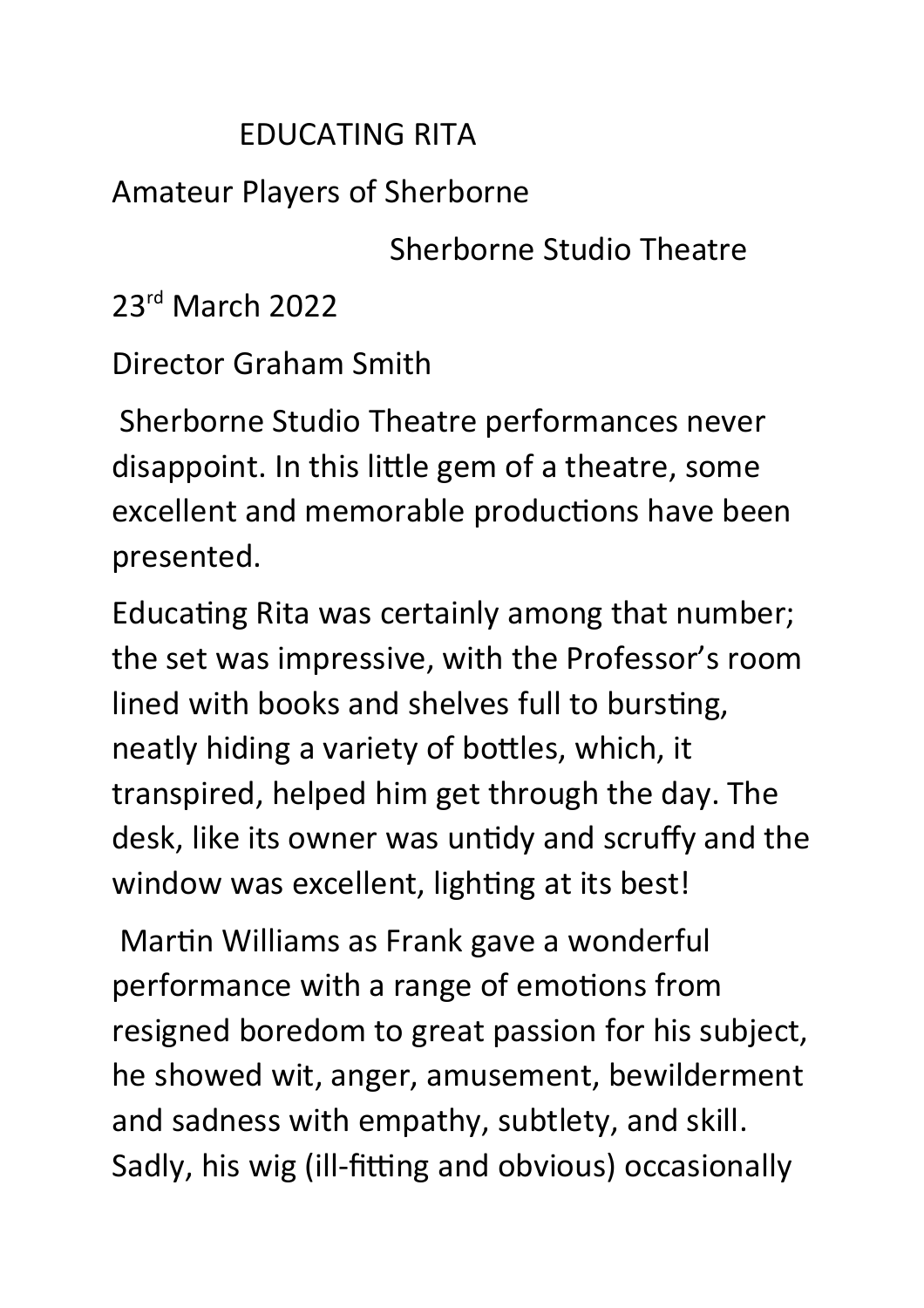distracted from the performance, one's eye being drawn to it however one tried to ignore it. A pity when everything else was so good.

Sarah Nias played Rita perfectly. She had the stance, the attitude, the accent, and the clothes. Her initial brashness, with moments of insight, interspersed with a sudden vulnerability was superbly portrayed.

In the second act (a year later) the change in her behaviour and attitude, the way she dressed and her greatly increased confidence, whilst retaining her freshness and individuality was beautifully executed.

 This was a tour de force by two experienced and gifted actors who worked so well together, the subtle interaction, the mutual admiration and affection at precisely the right level was admirable

 They held the audience in their hands right through the performance. A great production and thoroughly enjoyable evening.

My congratulations to the director Graham Smith and all concerned with this fine production.